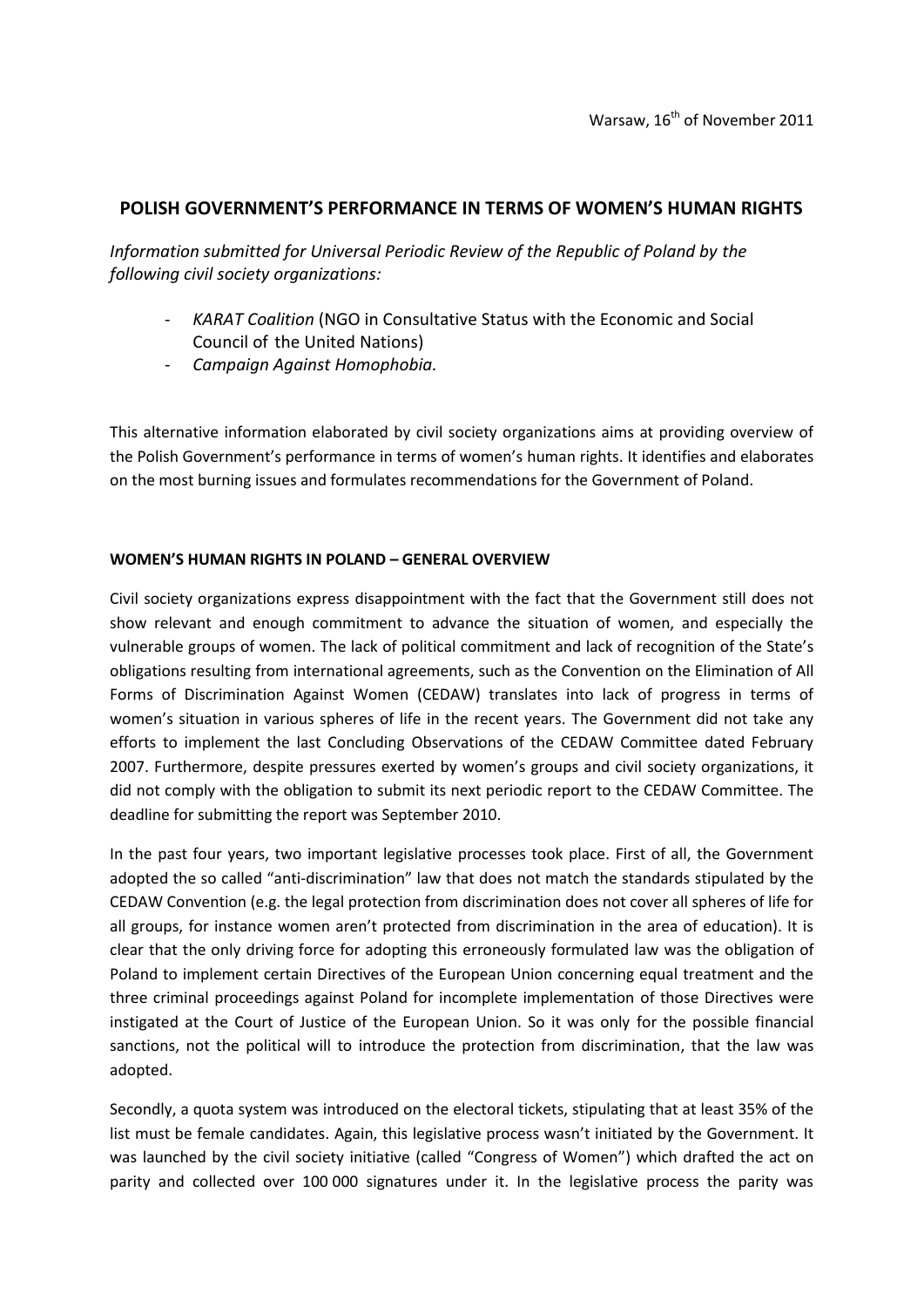reduced to quota amounting 35%. Moreover, the new law does not require the alternate order of women and men, which enables it for the political parties to put women at the less prestigious positions on the electoral lists while men are assigned with leading positions. At this point it is clear that the new law will not effectively increase the meaningful participation of women in political life. After the elections that took place on  $9<sup>th</sup>$  of October 2011, only 23% of MPs in the lower House of Parliament are women. The Congress of Women will continue its advocacy and lobbying for the adoption of parity and provision of alternate order that would advance the meaningful participation of women in political life.

# **MAIN CONCERNS RELATED TO THE GOVERNMENT'S PERFORMANCE IN TERMS OF WOMEN'S HUMAN RIGHTS:**

- 1) Lack of legal protection from discrimination for women in all areas of life;
- 2) Lack of relevant national machinery for the advancement of women;
- 3) Lack of National Programme of Action for Women;
- 4) Lack of effective mechanism for advancing meaningful participation of women in political life;
- 5) Violations of reproductive and sexual rights, including:
	- Criminalization of abortion on social and economic grounds
	- Restrictive anti-abortion law that is stricter *de facto* than *de jure*
	- Limited access to family-planning
	- Lack of comprehensive and evidence-based sexuality education at schools
- 6) Violations of rights of lesbian and bisexual women, including:
	- Lack of recognition of hate speech against women and homosexuals in the Penal Code
	- Lack of regulations on same-sex relationships
	- Lack of inclusion of intersectional discrimination in Polish legislation
- 7) Economic position of women: Pay gap amounting over 30% for women and men with basic vocational education and growing phenomenon of "working poor" among these women

#### **Lack of legal protection from discrimination for women in all areas of life**

The newly adopted *Act on the Implementation of Some Regulations of the European Union concerning Equal Treatment* dated December 3 2010 does not safeguard from discrimination in all aspects of life. The Act does not include regulation aimed at eliminating discrimination against women in fields such as health care, private and family life and education. The new antidiscrimination law, and other so-called educational laws, do not contain clear regulations connected to equal status in education as related to gender. This means that the Polish legislator is not interested in situations such as sexual harassment in schools or sexist content of textbooks that strengthen and perpetuate gender stereotypes.

Moreover, excluding protection from discrimination in some spheres of life is in violation with the article 1 of the CEDAW Convention that defines discrimination and guarantees protection against it in all areas of life. Moreover, the Polish law does not include definition of intersectional discrimination which is not perceived as a separate form of unequal treatment. This means that instances of such discrimination are not treated by the legislator as more serious offences and, therefore, sanctions for such type of unequal treatment are not designed adequately. This contradicts the guidelines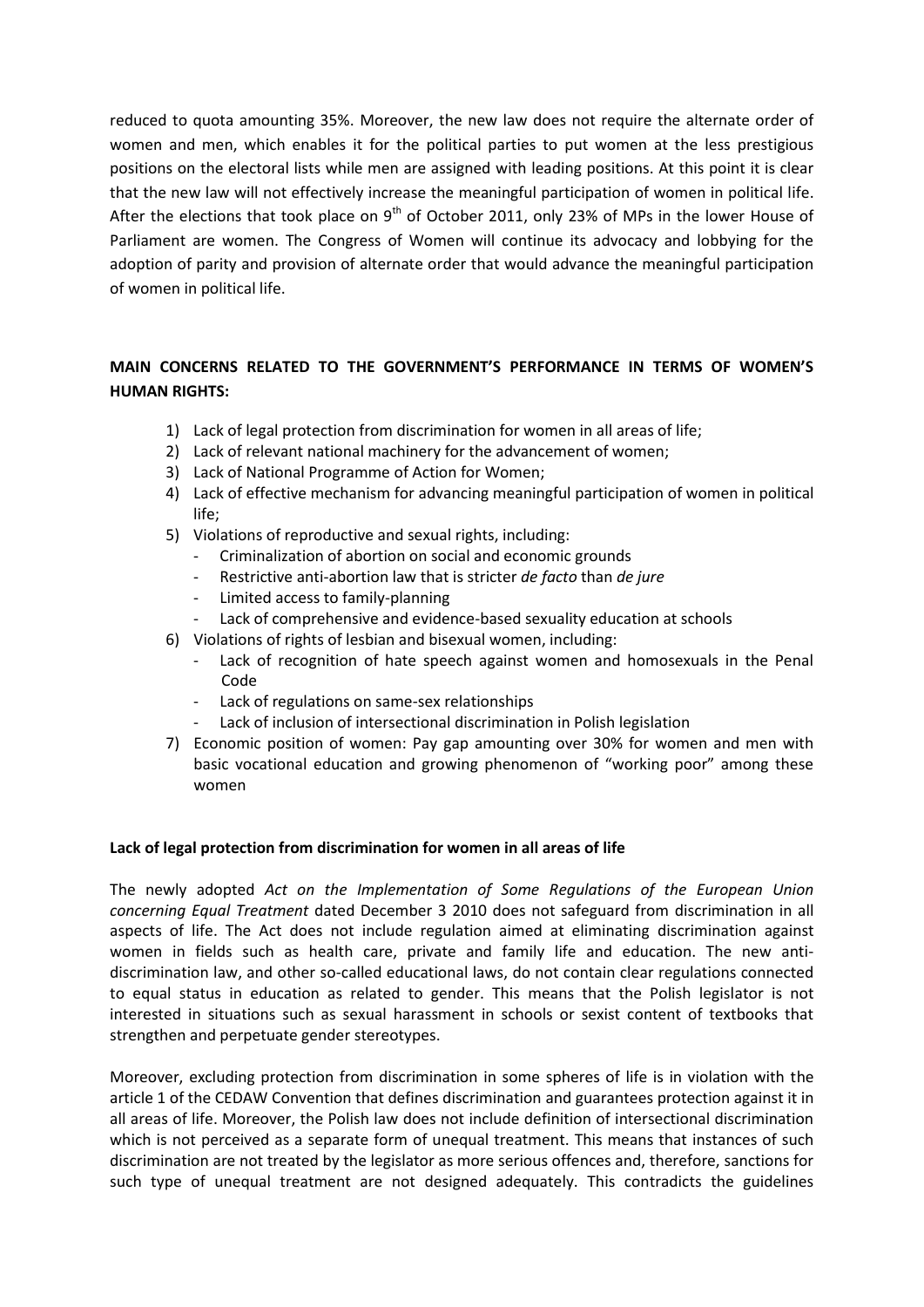specified in General Recommendation number 28, item 18, where the CEDAW Committee noted that intersectional discrimination pertains mostly to women and women's membership in various minority groups determines, to a high extent, the incidence of their unequal treatment.

Meanwhile, the Polish Constitution stipulates that "*an international agreement ratified upon prior consent granted by statute shall have precedence over statutes*" (art. 92 p. 2), which means that all domestic legislation should be in accordance with ratified international treaties, such as CEDAW.

### **Lack of relevant national machinery for the advancement of women**

In 2008 the Government established the Office of the Plenipotentiary for Equal Treatment that is responsible for development, coordination and implementation of policies aimed at eliminating discrimination. The Office has a mandate to carry out general anti-discrimination policies. However women's rights have been marginalized in the last four years since the person appointed to hold the Office lacks competences in terms of women's rights and gender equality (e.g. opposing the adoption of quota system. The appeals of the civil society organizations to the Prime Minister to replace her with a professional having the competences in terms of women's rights and gender equality remained ignored. As a result since 2005 there has been no National Programme of Action for Women that would stipulate the actions that need to be carried out. The Plenipotentiary appointed 11 working groups, out of which only one has dealt with discrimination against women, while there were three working groups dealing with children's issues (which in fact lays in the scope of competences of the Ombudsman for Children). The cooperation of the Plenipotentiary with women's rights advocates also left much do be desired.

Due to the fact that women's rights kept to be marginalized by the Government, no significant progress in any area of women's rights has been made in the past four years.

### **Lack of National Programme of Action for Women**

Since 2005 Poland hasn't implemented any National Programme of Action for Women. In the context of the lack of comprehensive and concise policy for the advancement of women the activities that are carried out ad hoc are random, and most importantly they do not address the most burning problems linked to women's human rights, such as reproductive health and family planning.

# **Lack of effective mechanism for advancing meaningful participation of women in political life**

The participation of women in political life has remained on the same low level for the last decade, regardless of the political orientation of the Government (left-wing or right-wing); and it has amounted about 20% of women among MPs. The newly adopted quota system on electoral lists to the lower House of Parliament (Seym) did not significantly improve the situation. It remains clear for civil society organizations that only parity with alternate order of women and men on electoral tickets can prove to be effective mechanism equalizing women's and men's participation in political life.

# **Violations of reproductive and sexual rights<sup>1</sup>**

1

 $1$  This part of alternative information is based on the contribution of the Federation for Women and Family Planning to the *Alternative Report on the Implementation of CEDAW in Poland in 2002-2011*, compilation of which has been coordinated by KARAT Coalition.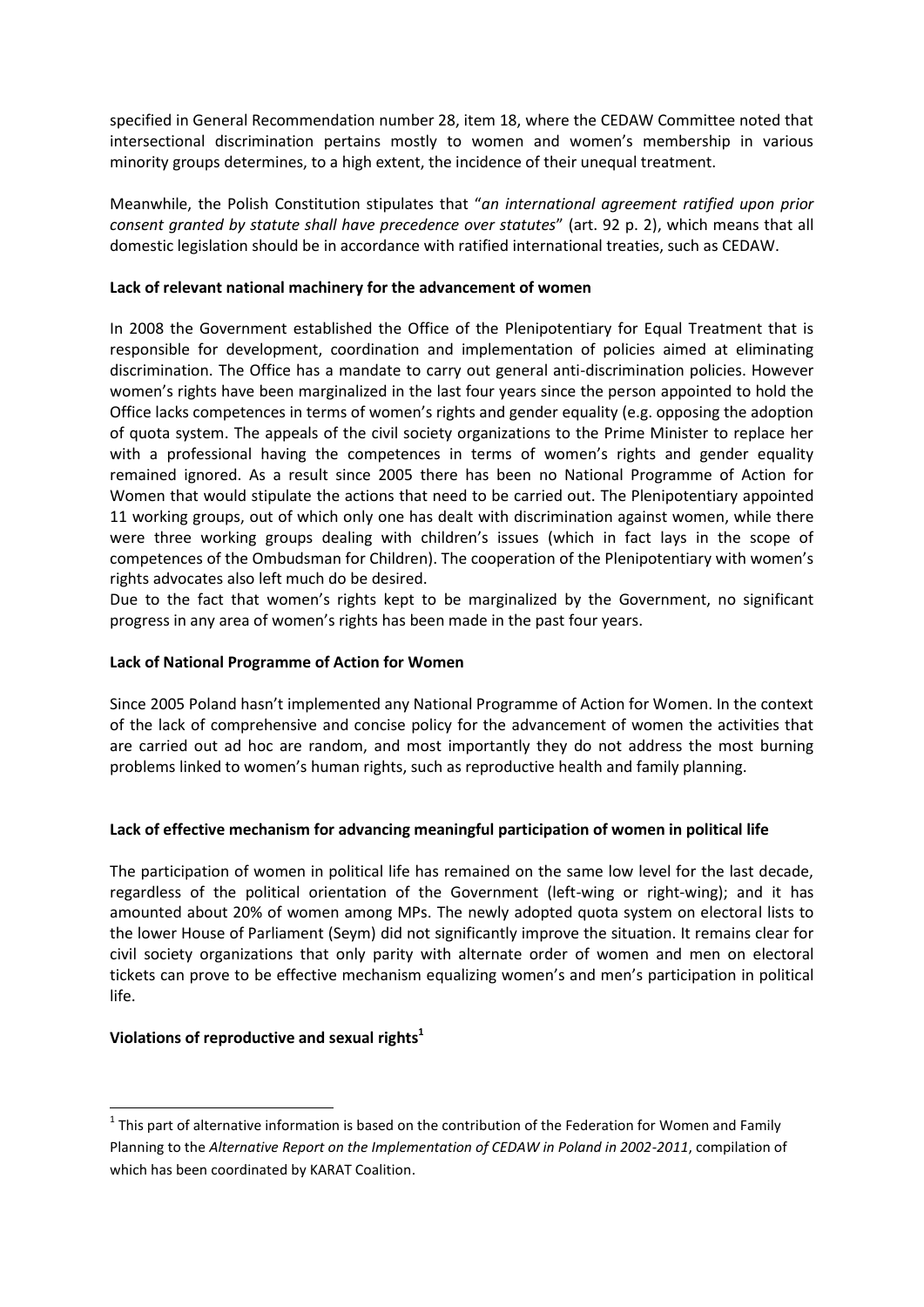Although Poland has ratified human rights treaties incl. CEDAW Convention and voluntary pledged to ensure "*respect for all human rights and fundamental freedoms without any exception*" it continues to fail to protect sexual and reproductive rights which remain seriously violated in Poland. A number of human rights institutions, including:

- Human Rights Committee (1999, 2004, 2010);
- Committee on the Elimination of Discrimination Against Women (2007);
- Committee on Economic, Social and Cultural Rights (1998, 2002, 2009);
- Committee on the Rights of the Child (2002);
- UN Special Rapporteur on the Right to Health (2010);
- the European Court of Human Rights in the case of Alicja Tysiac (2006);
- and Commissioner for Human Rights of the Council of Europe (2007)

expressed deep concerns about severe consequences of the anti-abortion law in force since 1993 on life and health of women.

The major violations of sexual and reproductive rights occur in the following areas:

- 1) Criminalization of abortion on social and economic grounds that force women to seek clandestine, therefore often unsafe, terminations of pregnancy;
- 2) The anti-abortion law *de facto* is more restrictive than *de iure* (e.g. three cases of R.R., S&T and Z v. Poland still pending in the European Court of Human Rights);
- 3) Limited access to modern contraceptives due to social and economic reasons as well as prohibition of voluntary contraceptive sterilization;
- 4) Lack of comprehensive and evidence-based sexuality education at schools

# Criminalization of abortion on social and economic grounds

Women have illegal abortions in great numbers either in Poland or abroad. The Federation for Women and Family Planning estimates that the number of illegal abortions might reach circa 150.000 or more abortions per year. The access to illegal services depends very much on the economic situation of women. The price varies from 500 to over 1000 Euros which is very expensive by average income level in Poland. There is substantial anecdotal data indicating that quality and safety of services is often compromised due to high costs. Although statistically not seen, there have been deaths of women as a result of abortions performed in abortion underground. Additionally, it needs to be added that abortion underground and so called "abortion tourism" seem to increase although there is no statistics in this respect for obvious reasons. The 2010 Hearing on Abortion Tourism in the Polish Parliament revealed this phenomenon to the public as very common practice.

To great disappointment, the Polish Government consistently ignores the effects of the restrictive anti-abortion legislation on the health and life of women in Poland apparently believing that if the issue is not discussed it does not have to be recognized nor addressed.

#### The anti-abortion law *de facto* is more restrictive than *de iure*

1

Restrictive anti-abortion legislation<sup>2</sup> has a chilling effect on access to lawful abortions. Women experience difficulties in accessing legal abortion and the barriers encountered by women are certainly of systemic nature and are not just exceptions from the general rule. Almost twenty years of the anti-abortion law in force allows for a number of conclusions on the real effects of the law on women's life and health.

 $2$  Allowing the termination of pregnancy only under three circumstances: 1) when pregnancy constitutes a threat to woman's health or life; 2) when the fetus is damaged and finally 3) when the pregnancy is a result of criminal offence (e.g. incest, rape).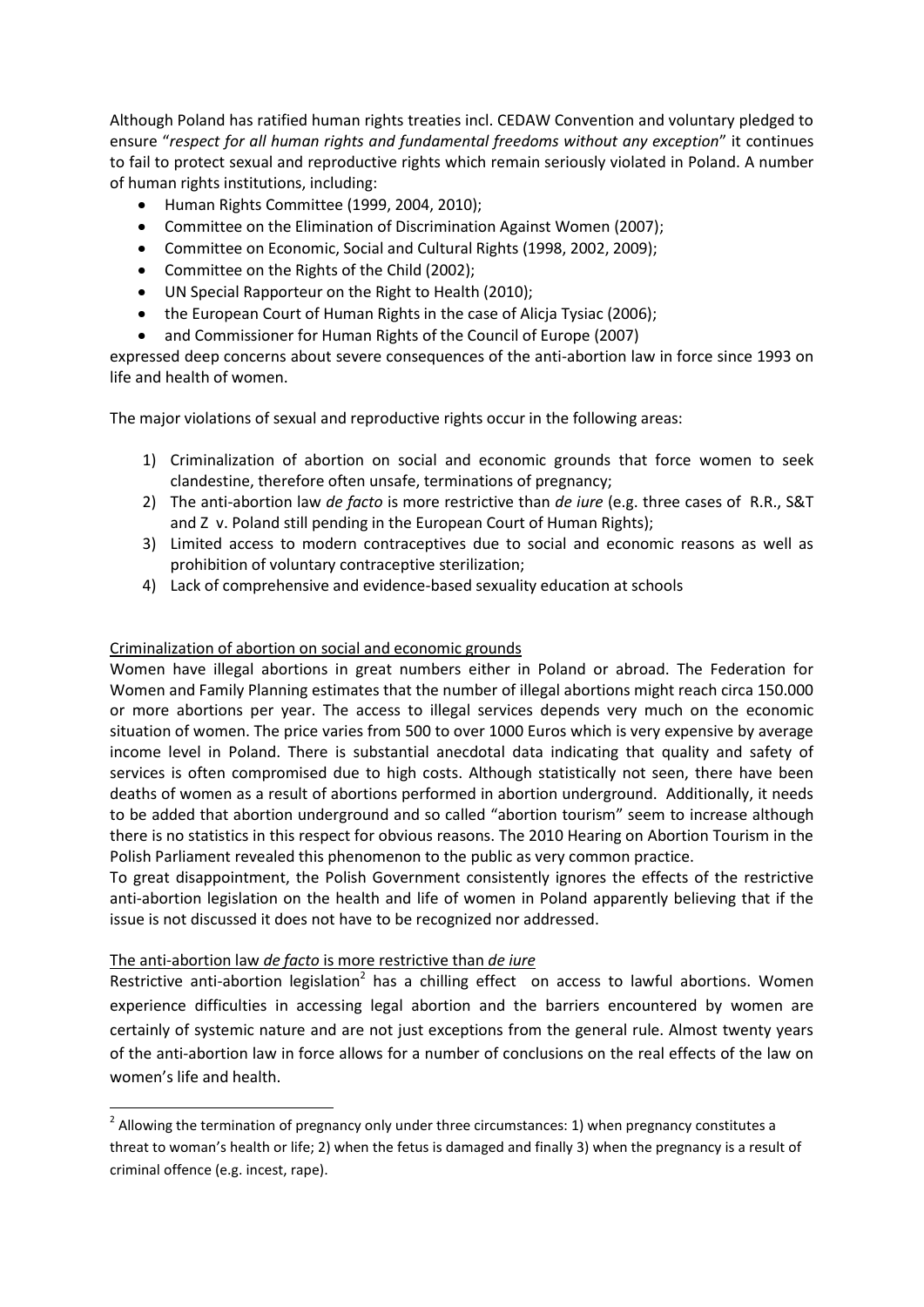#### *Access to therapeutic abortions*

**.** 

Physicians refuse to issue a certification required for therapeutic abortion, even when there are serious grounds for issuing such a referral. Furthermore, it happens that in case a woman gets a permit, the physician to whom she goes for a service questions its validity as well as the competences of a physician who issued the permit and eventually denies services.

There are no guidelines as to what constitutes a threat to a woman's health or life. It appears that some physicians do not take into account any threat to a woman's health as long as she is likely to survive the delivery of a child. Also, there is a problem with assessment whether pregnancy constitutes a threat to woman's health or life in case she is suffering multiple and complex health problems, as there is no physician who would be recognized as competent to decide about her overall health status, not just about the specific organ or disease. General practitioners' (or so-called "family physicians") opinions are not respected in health providers hierarchy.

Restrictive anti-abortion legislation has also a chilling effect on health care services provided to pregnant women who did not seek abortion in first place but due to health risks abortion should be advised by health providers as an option. This phenomenon can be best illustrated by a case of a 25 year-old pregnant woman from Pila who died of septic shock caused by sepsis before being fully examined and properly diagnosed by a doctor<sup>3</sup>. Her mother is currently an applicant before the European Court of Human Rights (ECHR).

One of the reasons of restricted access to therapeutic abortion is inappropriate performance of the procedural safeguards contained in the conscience objection. Under Article 39 of the Act of 5 December 1996 on the medical profession, *'the doctor may abstain from accomplishing medical services discordant with his/her conscience, (…) nevertheless s/he is obliged to indicate real possibilities of obtaining the service from another doctor, or in another medical institution and justify his/her decision and mention about the refusal in the medical documentation'.* 

With respect to the therapeutic abortion, the 'conscience objection' is seriously abused. Generally physicians referring to the 'conscience clause' do not fulfill any procedural requirements stemming from it, which aim at safeguarding the patient's rights. It is important to underline that not only physicians abuse the conscience clause, but the clause is invoked by healthcare institutions as a

 $3$  In May 2004, the woman was informed that she was between 4 and 5 weeks pregnant. Prior to or early during her pregnancy she developed ulcerative colitis (UC). She was repeatedly admitted to a number of hospitals (in Pila, Poznan and Lodz). Certain examinations such as a colonoscopy and full endoscopy, which would have made it possible to make proper diagnosis, were not performed because the doctors were afraid of damaging the fetus. In July she was diagnosed with an abscess. Three operations to remove it were performed. During several months of her suffering and exposure to inefficient health care treatment she was never properly informed about the threat of her illness to her life and health, as a result of which a young woman and her family were not aware either of possible worst implications of continuing pregnancy under her health status. The woman lost the fetus on 5 September 2004. On 29 September 2004 she died of septic shock caused by sepsis.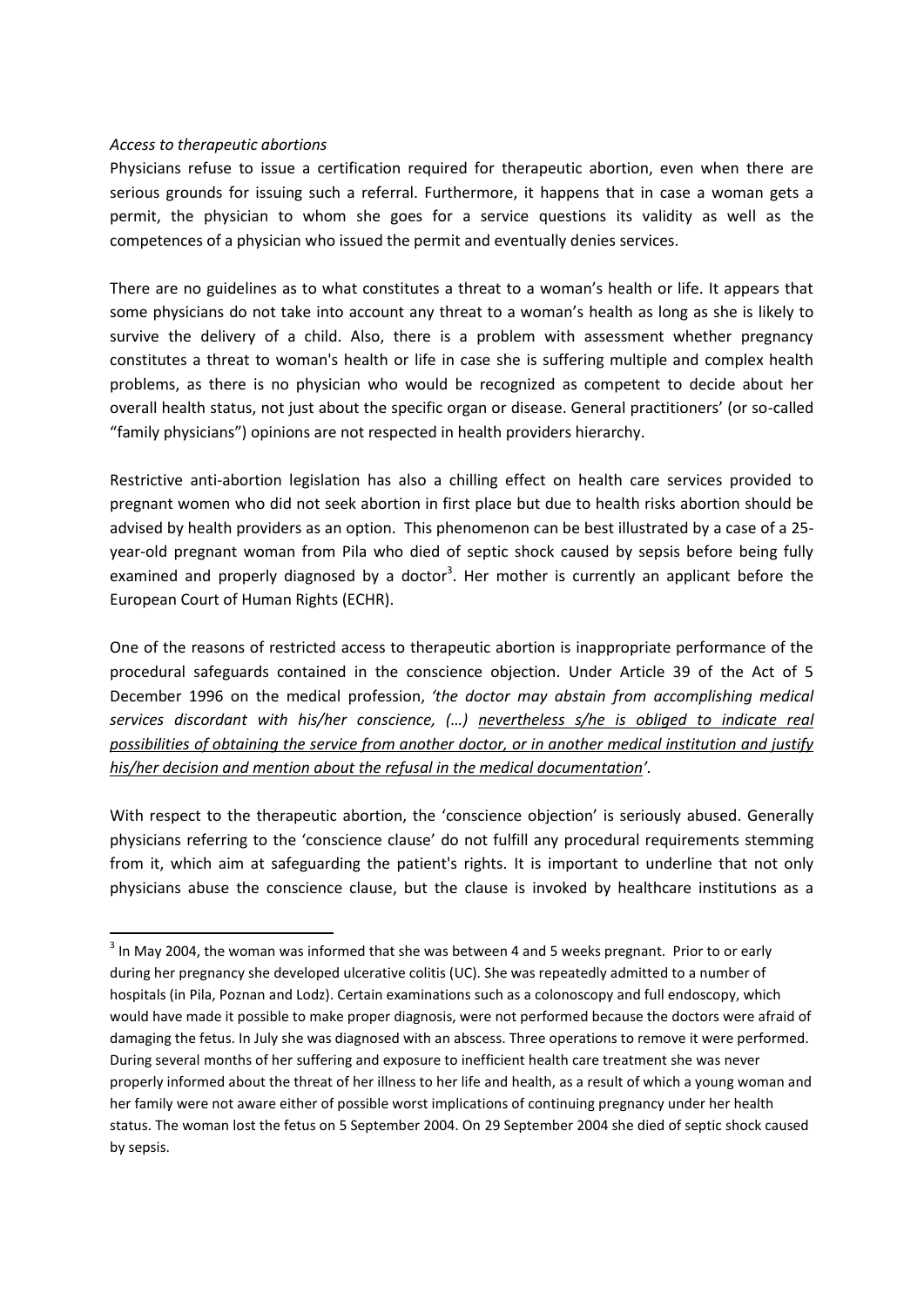whole. The hierarchical relations in Polish hospitals lead very often to the situation where the decision concerning the possibility of abortion is made by the director on his own, without consulting other doctors, who sometimes do not even share his/her point of view. It is not only directors of hospitals and gynaecologists who refuse to perform therapeutic abortions; it is also anaesthesiologists and auxiliary medical personnel (midwives, nurses).

Serious malpractice related to conscience clause can be best illustrated by a case of anonymous 14 year old girl called Agata from Lublin – pregnant as a result of rape. Despite meeting all necessary legal requirements for legal abortion on criminal grounds, several hospitals denied performing abortion to her. Only due to intervention of Minister of Health abortion was finally provided secretly in a town several hundred kilometers from her home town, half legally – abortion was not registered in the hospital files. And it is obvious that this intervention was made due to the heavy media coverage of the case. Most women whose cases would not be public, would not experience same ministerial support. Agata's case is currently pending in the ECHR coded as S & T v. Poland.

#### *Inaccessibility of abortion due to criminal grounds*

Although abortion on any legal grounds is difficult to obtain, it is particularly evident by yearly number of legal abortions due to rape. Every year no more than 2-3 abortions are performed on this ground while highly unreported rape statistics indicate several thousands of rapes per year. The situation is worsened by the fact that sometimes non-medical professions deny woman's right to legal abortion like e.g. a persecutor who objected to issue a referral on religious grounds to a pregnant woman who reported rape. Moreover, long procedures make it difficult for women to receive legal abortion before the 12 weeks deadline.

# *Shortcomings of the complaint procedure for patient*

In 2008 the Parliament passed the Law on the Rights of Patients which shall also apply to the conduct of lawful abortion. The law includes the provision which is the implementation of the judgment of the European Court of Human Rights in the case of Alicja Tysiąc v. Poland. According to this law, within 30 days a patient may lodge an appeal against a physician's decision to the Commission of Physicians. The appeal shall be examined by the Commission without delay, no later than after 30 days since it was lodged. The Commission of Physicians delivers a reasoned decision on the basis of the medical documentation and, if needed, having heard the patient. It is composed of three physicians appointed by the Patient Rights' Ombudsman. The decisions of the Commission are final. The Commission has not yet examined any appeal concerning abortion.

The are serious concerns related to the effectiveness of this mechanisms in cases in which woman was denied access to legal abortion. First of all, it is the 30 days deadline for the response by the Medical Commission to the patient which in the case of the complaint on the question of abortion may have a serious impact on the final access to services. Secondly, there is no any appellation mechanism from the Commission's decision. Finally, the patient's complaint needs to be formulated in such away (patient will have to identify the article that has been violated by his/her opinion) that the ordinary patient will need to use a lawyer's services. That of course will constitute a significant barrier to disadvantaged patients.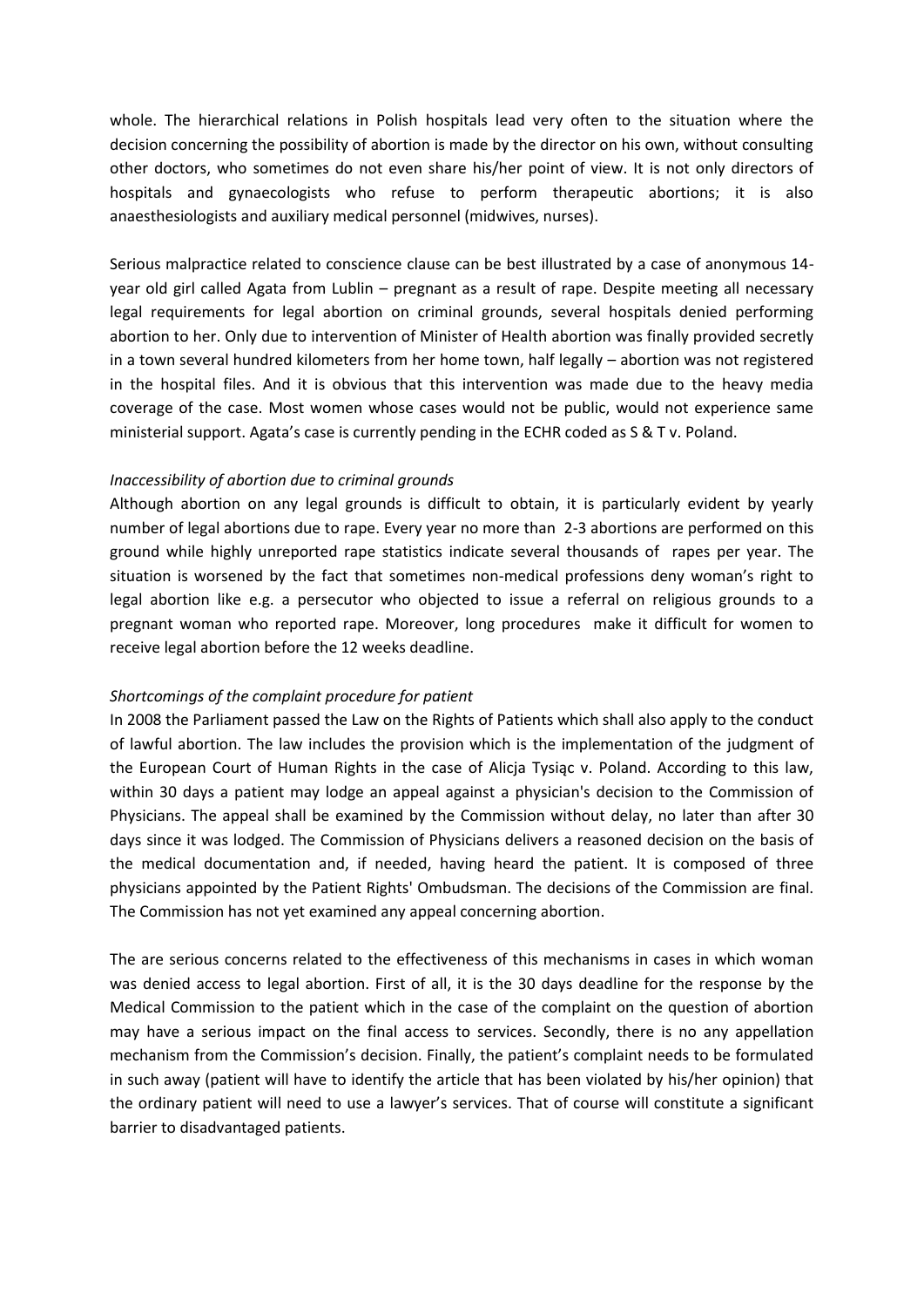Although this mechanism is being introduced many months ago, there has been no complaints yet. And this is no surprising as there is no knowledge about it neither in the society nor in the medical community. Finally, women considering using this procedure find it unreliable as they may likely be denied an abortion even if the Commission issues positive decision and the Act does not contain any specific provisions guaranteeing access to lawful abortion if her appeal is won

Limited access to affordable contraception and user friendly reproductive and sexual health services Access to family planning continues to be limited. Social and economic barriers often prevent women and girls from obtaining contraception which can be bought only on the basis of medical prescription. Moreover, there is no state subsidies for contraception, therefore women have to pay full price. Contraceptive counseling is not integrated into primary health care system. In practice, private gynecological visits are necessary to receive doctor's prescription which dramatically increases the costs that creates a serious barrier to young women and girls as practically, only gynecologists provide contraceptive counseling, not e.g. family doctors or other medical specialists. More and more women report that doctors deny contraceptive counseling, especially on emergency contraception, due to conscience clause.

Due to the outdated law which has been in effect since 1932, voluntary contraceptive sterilization is being interpreted illegal for both women and men against the opinion of many lawyers.

# Lack of comprehensive and evidence-based sexuality education at schools

The school curriculum provides for realization of the "Preparation for Family Life". Nevertheless, it is not obligatory but facultative. The content of the teaching is often very problematic and often does not conform to scientific standards. The vast majority of textbooks is not objective but present sexuality from the point of view of Catholic teaching. Among officially recommended textbooks by the Ministry of National Education, we find ones that state, for instance, that "masturbation causes infertility" or "contraception is a denial of a true love". Such misinformation has consequences for young people in terms of their vulnerability to STIs incl. HIV/AIDS as well as teenage pregnancy. Furthermore, these textbooks strongly stereotype women and promote traditional model of family with differentiated gender roles for men and women. They also present strong anti-choice discourse. Moreover, in some places abstinence-only programs are introduced to schools. In Lodz – big city in Poland such a program will start from September 2011.

There is no sexuality-related counseling services for young people available in Poland nor specialized medical services. Parental consent constitutes a serious barrier in accessing reproductive health services.

#### **Violations of rights of lesbian and bisexual women**

1

Lesbian and bisexual (LB) women are subjected to intersectional discrimination – based on their gender and sexual orientation and therefore experience most marginalization and silent prejudice. They are vulnerable to be exposed to specific forms of violence. Phenomena like hate speech and psychological violence cause them to suffer from a lot of psychological distress. Data considering lesbians is not available from any public source, and data collected by NGOs is scarce.

In 2007 Campaign Against Homophobia (KPH) conducted an analysis of social situation of bisexual and homosexual persons in Poland. $4$  The gathered data shows that fearing discrimination most

<sup>&</sup>lt;sup>4</sup> [http://www.kph.org.pl/publikacje/sytuacja\\_bi\\_homo\\_2007\\_EN.pdf](http://www.kph.org.pl/publikacje/sytuacja_bi_homo_2007_EN.pdf)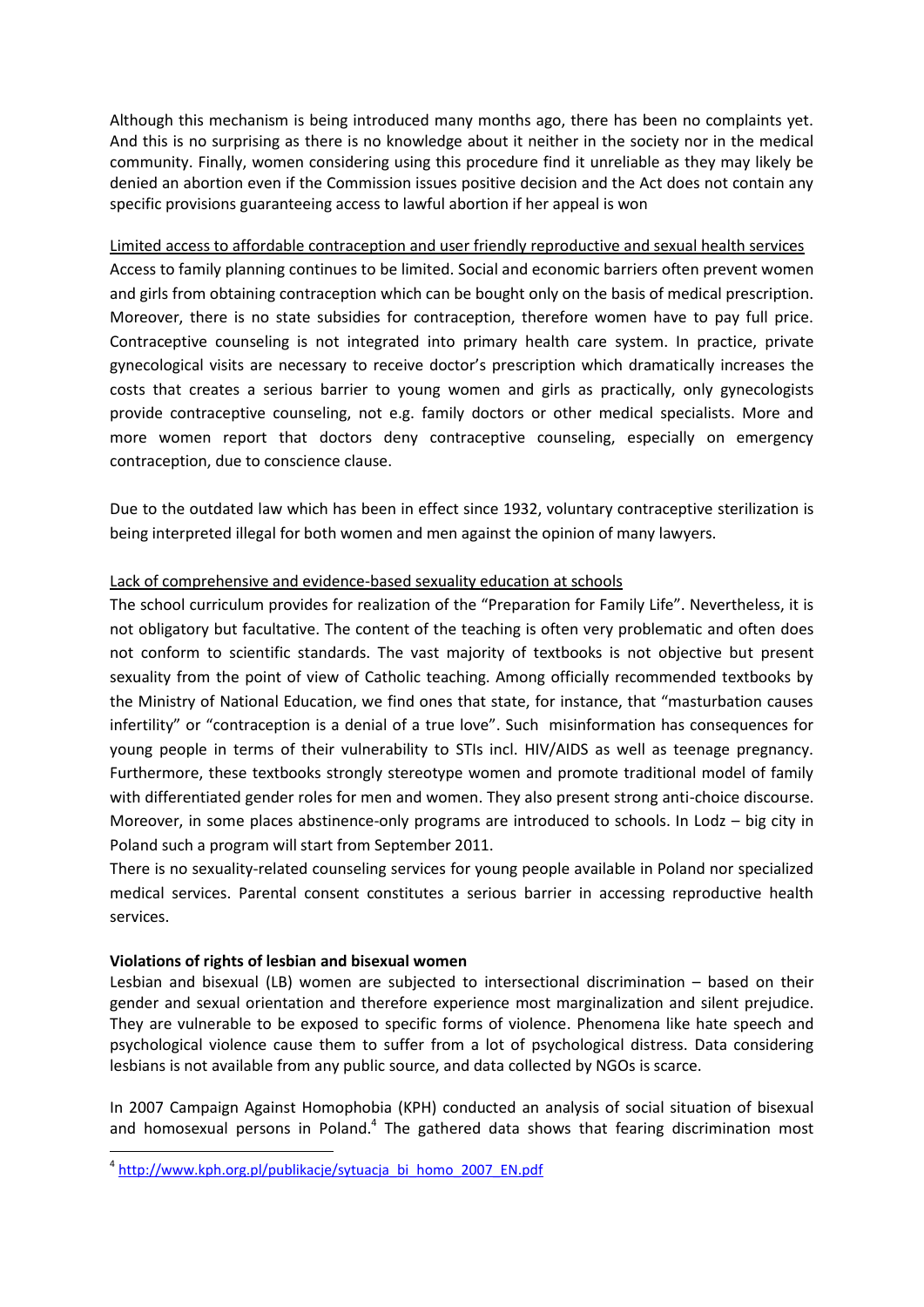homosexual and bisexual persons conceal their orientation. 44,8% of respondent's fathers did not know about their child's sexual orientation. 79% of LGB students to some extent conceal their orientation at universities. 85,6% of the respondents were not completely open about their orientation in the workplace.

# The problem of violence and hate speech

The report shows that 13,9% of non-heterosexual women experienced some form of physical violence. Almost half of LB women (45,9%) experienced psychological violence. That included verbal aggression, insults, spreading of negative opinions, threats, hateful letters, blackmail, devastation of property and other forms of psychical harassment.

Hate crimes committed against homosexuals and women are not a specific crime, while Penal Code provisions include hate crimes committed against people of certain nationality, race, ethnicity and belief. Since hate towards homosexuals and women is not an aggravating circumstance in the light of the existing law, protection is weaker in these cases, compared to situations where the same unlawful act is committed for example for racial reasons. This is reflected in lower sanctions, different prosecution procedure, and more lenient punishments in some cases of agitation for certain crimes/offences to be committed.

# Lack of regulations on same-sex relationships

Another blatant violation of LB women's rights is that the Polish law does not provide any regulations concerning same-sex partnerships. All the rights concerning couples are reserved for marriages. This is a big disadvantage for all same sex couples whose relationships are not legally recognized.

# Lack of inclusion of intersectional discrimination in Polish legislation

The Constitution does not *expressis verbis* name sexual orientation as a possible discrimination ground, but at the same time it prohibits discrimination on any ground. However, Constitutional regulations cannot be a sole base for a legal complaint. The protection from intersectional discrimination is missing in the Polish legislation.

# **Economic position of women: Pay gap amounting over 30% for women and men with basic vocational education and growing phenomenon of "working poor" among these women**

Although the main indicators of statistics (activity, employment and unemployment rates) shows that the situation of women in the labour market has been steadily improving for the last seven years, these indicators do not reflect an increasing polarization of the different groups of women in the labour market.

One of the main concerns is a growing phenomenon of 'working poor' women. The lowest earnings are in the feminized professions and thus the phenomenon of working poor affects women to larger extent than men. *The Salary Reports in Poland for 2009* by Sedlak & Sedlak Company shows that the lowest wages are earned by women in the garment industry. Their average gross salary was PLN 1 396 $<sup>5</sup>$  (about USD 465) and it was only PLN 120 above the minimum gross wage. Cashiers</sup> (salespersons) – a strongly feminized occupation – with the average salary PLN 1 538 were at the third position from the end. These low pays do not allow to cover the cost of living and thus to live in dignity. This has been significantly contributing to creating a social underclass (of quite significant number of women) experiencing severe poverty who are deprived of opportunities to overcome it. What is extremely alarming is the fact that 1/8 of employed women are working poor.

 $\overline{a}$ 

 $5$  1 USD = app. 3 PLN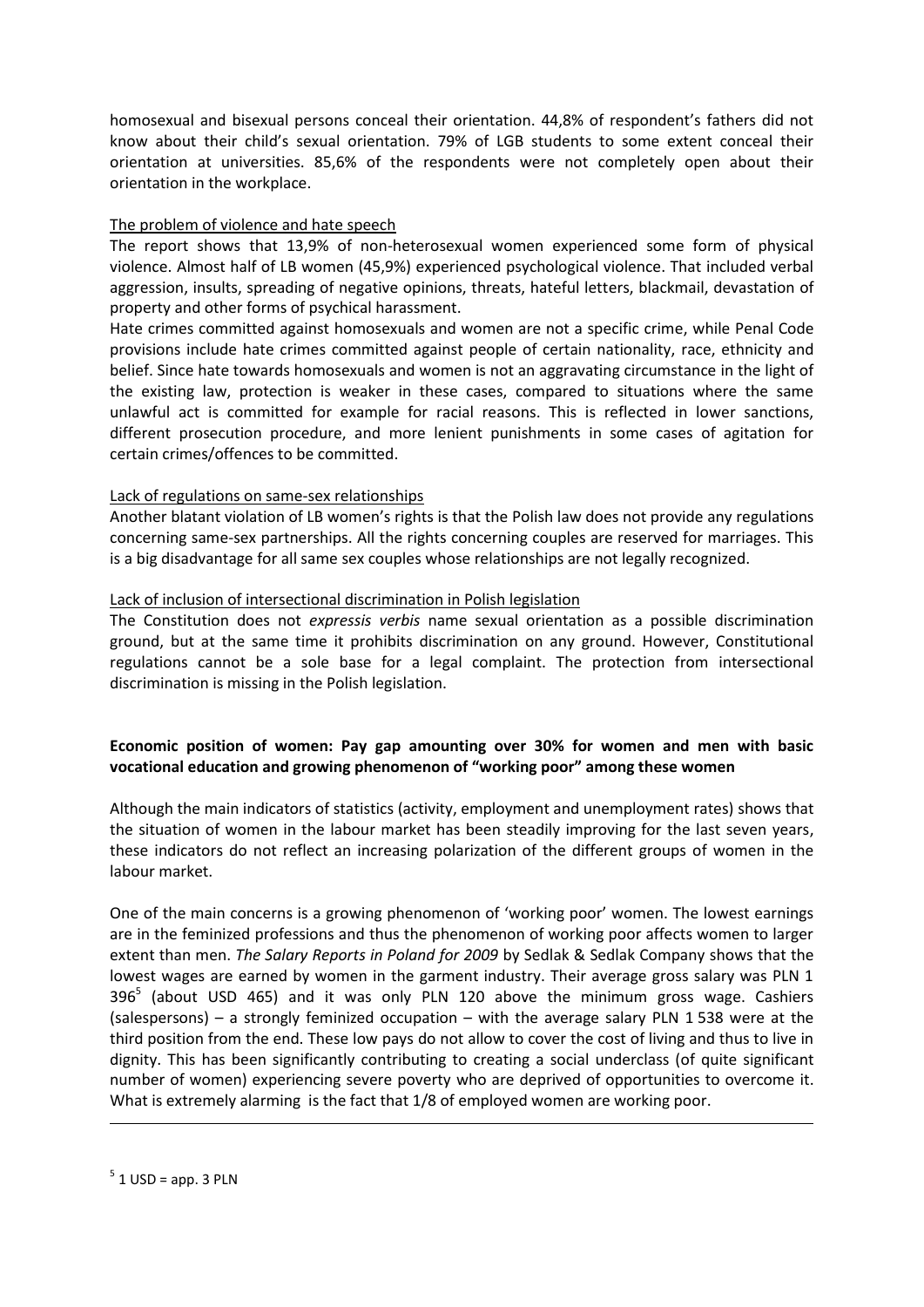The basic vocational education addressed to women hardly responds to the current challenges in the labour market and/or hardly offers a pay which could contribute to reducing a huge gap in the salaries between women and men and guarantee living wage. The education opportunities at this level are much higher for men than for women. The percentage of women with vocational education in 2010 constituted 42% of all women with two lowest levels of education, and for men was 60%. This education opportunities offer also a much better job opportunity and remuneration for men. Among people with this level of education the gender pay gap amounts 33,3% (2008).

The relationship between the activity rate and education is very apparent. In 2010 activity rate of women with tertiary education was 79% and women with primary or incomplete primary was hardly 13,4%. The latter low rate is a very "significant" figure, particularly because this group constitutes 25% of women (by level of education). The data reveals an enormous polarization of women in their economic activity, and moreover a continuity of the trend of "pushing" women with the lowest education outside the labour market (in 2003 – the activity rate was 18,6%). One of the reasons is a lack of available work in the labour market with salaries which could cover costs of living, and, as a result a shift towards work in informal economy. Another reason was a phenomenon of an important women's emigration, often seasonal, after 2004 and thus the withdrawal of women from the Polish labour market, and finally, an inappropriate basic vocational education for women.

# **RECOMMENDATIONS FOR THE GOVERNMENT OF POLAND:**

In light of the abovementioned problems, connected with realization and promotion of women's human rights in Poland, non-governmental organizations see the need for the government commencing the following actions:

- 1) Introducing anti-discrimination legislation which includes the definition of discrimination (including intersectional discrimination), as specified in Art. 1 CEDAW, and which protects women from discrimination in all spheres of life;
- 2) Establishing the national Office for the advancement of women and gender equality with adequate budget and mechanisms for the participation of women's organizations in creating, implementing and evaluating policies related to women and gender equality. The Office must be located at the highest possible level in the Government, falling under a responsibility of a Cabinet minister and have a mandate to influence development of all Government policies. A person appointed to hold the Office must be competent in terms of women's rights and gender equality;
- 3) Creating, in cooperation with women's organizations, a long-term Program of Action for Women;
- 4) Adopting law on parity on electoral lists to lower House of Parliament (Seym) with the provision of alternate order of women and men;
- 5) Reviewing restrictive legislation on abortion;
- 6) Introducing effective measures aimed at eliminating misuses of conscience objections that hamper women's access to legal abortion;
- 7) Ensuring access to affordable contraception and user-friendly reproductive and sexual health services;
- 8) Conducting research on the status of LB women and lesbian families in society, including data on violence and discrimination against LB women;
- 9) Amending the Penal Code by penalizing crimes motivated by homophobic and gender biases;
- 10) Adopting regulations on same-sex partnerships or marriages;